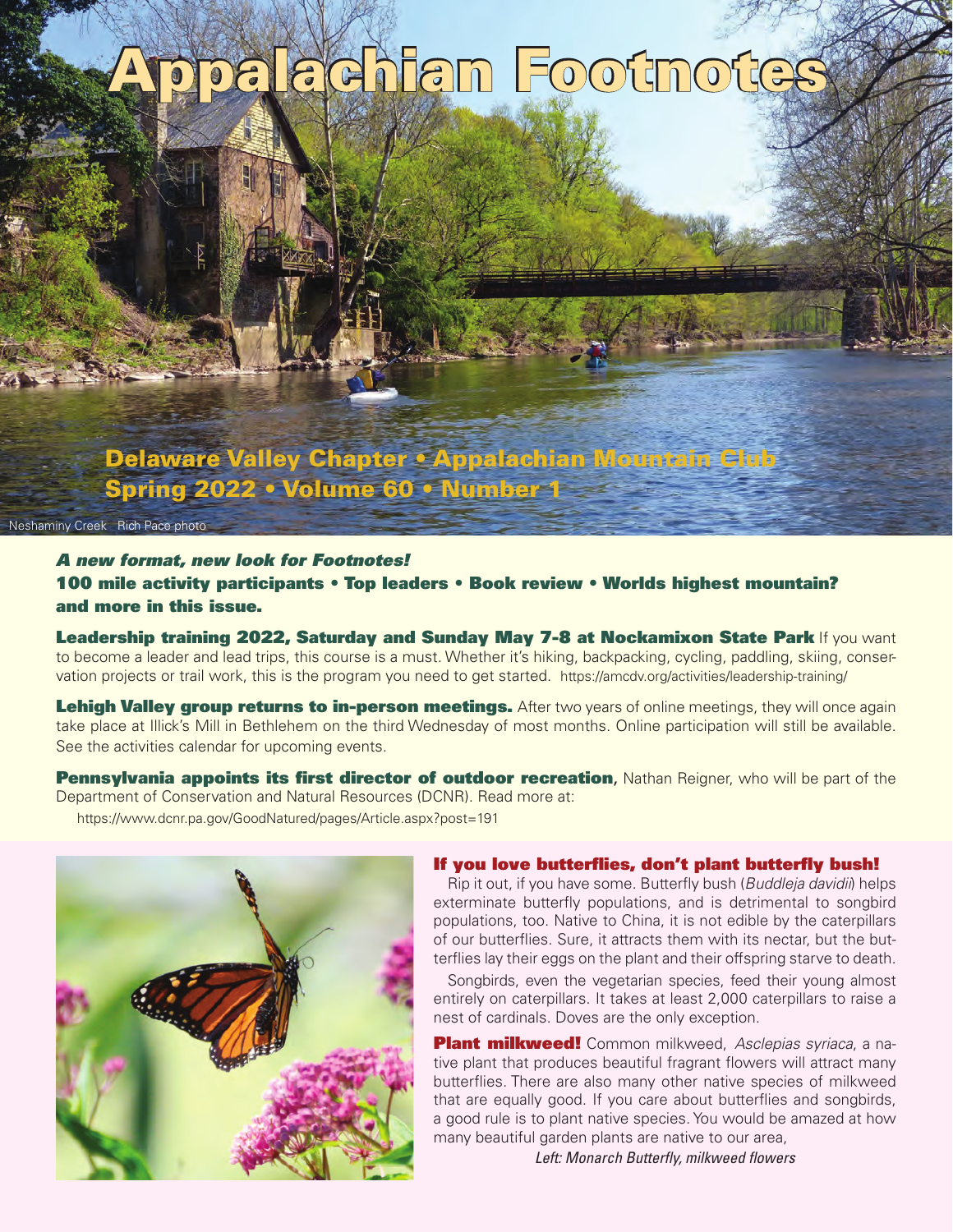# **The Third Pole**

## **Mystery, Obsession, and Death on Mount Everest**

#### by Mark Synnott, Dutton Books, 2021

Book review by Kathy Kelly-Borowski

Who has not heard of the 1996 Mount Everest Disaster? Many books have been written about that deadly season: Into Thin Air by Jon Krakauer, The Climb: Tragic Ambitions on Everest by Anatoli Boukreev, Left For Dead: My Journey Home from Everest by Beck Weathers, Climbing High: A Woman's Account of Surviving the Everest Tragedy by Lene Gammelgaard, and After the Wind: 1996 Everest Tragedy, One Survivor's Story by Lou Kasischke. I have read the first three mentioned.

Mount Everest is referred to as the "third pole" because it has the biggest ice mass after the earth's north and south polar regions. Mark Synnott is an experienced professional climber who became part of a team that went to Mount Everest using Northeast Ridge. The group was trying to solve the mystery of the 1924 British Expedition to be the first to summit the mountain. Did George Mallory and Sandy Irvine actually stand on the roof of





the world on June 8?

George Mallory's body was found in 1999 and detailed in the book The Lost Explorer: Finding

Mallory on Mount Everest by Conrad Anker and David Roberts. Sandy Irvine's body was never found. It was believed that a Kodak camera was carried by one of the climbers to record their attempt. No camera was found on Mallory's body, so it was thought if Irvine's body was found he may have the camera. If the film was still viable, the mystery might be solved.

Before the 2019 team's summit push, Renan Ozturk, a professional mountaineer and filmmake, used a drone that weighed only one and a half pounds and fit in the palm of his hand to photograph the terrain and map the mountain. These photographs were used to locate the area where they believed Irvine's body was located. Renan had to hack the drone's safety functions, allowing it to descend quickly and operate at high elevations.



Synnott weaves the history of Everest, Mallory, Irvine, and other climbers throughout the story while describing "the year Everest broke." Traffic jams on the Northeast Ridge and South Col Route occurred during summit attempts in 2019. There were eleven deaths that season, with four deaths blamed on overcrowding. Avoiding spending extra exhausting hours in the "death zone," Mark and his team waited until those crowds cleared to make their push.

The National Geographic documentary Lost On Everest was released about the expedition and is streaming on Disney Plus

Photos are from the 1924 Everest expedtion

## **Chimborazo: the highest mountain in the world**

That is, if you measure from the center of the earth. This extinct stratovolcano is 20,549 feet above sea level, but because it lies on the equator in Ecuador, it sits in the maximum part of the Earth's equatorial bulge. Its peak is the farthest from Earth's center, and the closest point on our planet to the Sun. Measured from sea level, it is only the 37th highest in the Andes. Aconcagua in Chile at 22,283 feet is the highest.

The biggest mountain in the world by far is Denali, in Alaska. It is a "mere" 20,310 feet high, but it rises from a 2,000 foot base with an immense bulk that dwarfs all other mountains in the world. Denali means "the great one" in the indigenous Koyukon language. However…



If you include the undersea part of mountains, the Big Island of Hawai'i, topped by Mauna Kea at 13,803 feet above sea level, is even taller and bigger, rising more than 32,000 feet from the depths. In geologic terms it is a youngster, only about a million years old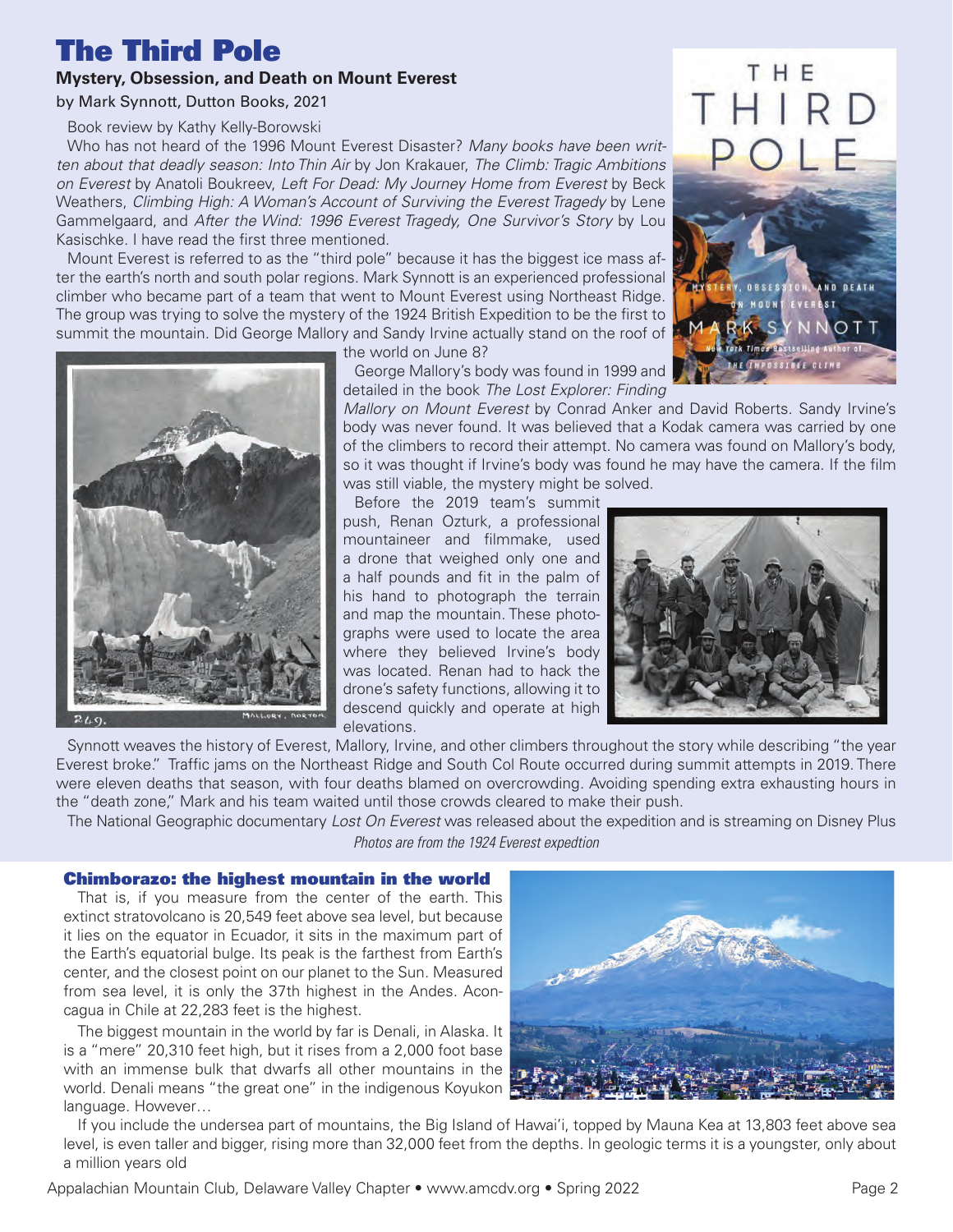| <b>Most active participants in 2021</b>                                                                                                                                                    |        |                                        |  |
|--------------------------------------------------------------------------------------------------------------------------------------------------------------------------------------------|--------|----------------------------------------|--|
| ranked by mile equivalents:                                                                                                                                                                |        |                                        |  |
| Hiking $-1$ mile = 1 mile                                                                                                                                                                  |        |                                        |  |
| Backpacking - 1 mile = 1 mile<br>Snowshoeing $-1$ mile = 1 mile<br>Biking - 1 day bike ride = 10 miles<br>Paddling $-1$ day paddling $= 10$ miles<br>$X-C$ skiing $-1$ day trip = 10 miles |        |                                        |  |
|                                                                                                                                                                                            |        | Alpine skiing $-1$ day trip = 10 miles |  |
|                                                                                                                                                                                            |        | Trail work $-1/2$ day = 15 miles       |  |
|                                                                                                                                                                                            |        | Conservation - 1/2 day =15 miles       |  |
|                                                                                                                                                                                            |        | Shelter Watch $-1$ visit = 10 miles    |  |
| Volunteering $-1$ outing = 10 miles                                                                                                                                                        |        |                                        |  |
|                                                                                                                                                                                            |        |                                        |  |
| <b>Jane Richter</b>                                                                                                                                                                        | 1141.7 |                                        |  |
| <b>Gregory Bernet</b>                                                                                                                                                                      | 702.75 |                                        |  |
| <b>Jay Gross</b>                                                                                                                                                                           | 696.3  |                                        |  |
| <b>Jerry Taylor</b>                                                                                                                                                                        | 416.4  |                                        |  |
| <b>Nancy Marciniak</b>                                                                                                                                                                     | 369.95 |                                        |  |
| Susan Weida                                                                                                                                                                                | 351.95 |                                        |  |
| <b>Adrian Noble</b>                                                                                                                                                                        | 338.3  |                                        |  |
| John Rogers                                                                                                                                                                                | 321.6  |                                        |  |
| <b>Richard Einstein</b>                                                                                                                                                                    | 312.55 |                                        |  |
| Dave Hoke                                                                                                                                                                                  | 308    |                                        |  |
| <b>Robert Hileman</b>                                                                                                                                                                      | 303.5  |                                        |  |
| <b>Annette Sheldon</b>                                                                                                                                                                     | 284.8  |                                        |  |
| Stan deRiel                                                                                                                                                                                | 284.8  |                                        |  |
| <b>Christine Filippone</b>                                                                                                                                                                 | 260.5  |                                        |  |
| Elizabeth Depenna                                                                                                                                                                          | 260.2  |                                        |  |
| <b>Jerald Srodes</b>                                                                                                                                                                       | 249.9  |                                        |  |
| Larry Priori                                                                                                                                                                               | 242.87 |                                        |  |
| Kathy Ciliberti                                                                                                                                                                            | 226.8  |                                        |  |
| <b>Cameron Smith</b>                                                                                                                                                                       | 225.4  |                                        |  |
| John Rowen                                                                                                                                                                                 | 221.6  |                                        |  |
| Dave Schofield                                                                                                                                                                             | 210.8  |                                        |  |
| Lois Rothenberger                                                                                                                                                                          | 203.1  |                                        |  |
| <b>Mary Morley</b>                                                                                                                                                                         | 201.9  |                                        |  |
| James Bloom                                                                                                                                                                                | 180.9  |                                        |  |
| Michelle Thompson                                                                                                                                                                          | 177.2  |                                        |  |
| <b>Paul Schulke</b>                                                                                                                                                                        | 176    |                                        |  |
| <b>Holly Adams</b>                                                                                                                                                                         | 169.65 |                                        |  |
| <b>Robert Willenbucher</b>                                                                                                                                                                 | 169.45 |                                        |  |
| <b>David Rabold</b>                                                                                                                                                                        | 167.2  |                                        |  |
| Joanne McDonald                                                                                                                                                                            | 156.2  |                                        |  |
| <b>Sue Auyeung</b>                                                                                                                                                                         | 155.5  |                                        |  |
| <b>Mike Manes</b>                                                                                                                                                                          | 154.2  |                                        |  |
| Karen Rossino                                                                                                                                                                              | 153.1  |                                        |  |
| Peter Jarrett                                                                                                                                                                              | 145.2  |                                        |  |
|                                                                                                                                                                                            | 143.9  |                                        |  |
| Lynn Fraser                                                                                                                                                                                | 142    |                                        |  |
| <b>Jeffrey Schrager</b>                                                                                                                                                                    |        |                                        |  |
| <b>Diane Ullmer</b>                                                                                                                                                                        | 137.9  |                                        |  |
| R. Phelps                                                                                                                                                                                  | 137.52 |                                        |  |
| <b>Walter Auyeung</b>                                                                                                                                                                      | 135.5  |                                        |  |
| <b>Richard Hudson</b>                                                                                                                                                                      | 135.3  |                                        |  |
| John Buzdygon                                                                                                                                                                              | 135    |                                        |  |
| <b>Geraldine Chmiel</b>                                                                                                                                                                    | 132.6  |                                        |  |
| <b>Michael Ahern</b>                                                                                                                                                                       | 132    |                                        |  |
| Lisa Kleiman                                                                                                                                                                               | 126.45 |                                        |  |

## **Most active leaders in 2021**

four or more leads Michael Ahern Katie Barok Gregory Bernet Theresa Berntsen Susan Bickford-Martin Steven Campanelli Paul Davis Stan deRiel Richard Einstein Judy Farrell Jay Gross Blase Hartman Peter Jarrett Raun Kercher Lisa Kleiman Denis McCartan David Mong Adrian Noble Rich Pace Janet Penner Larry Priori George Rockett John Rogers Karen Rossino Lois Rothenberger John Rowen Daniel Schwartz Annette Sheldon Jacob Sitkin Kayleen Soffer Lennie Steinmetz Jerry Taylor Diane Ullmer Jill Watkins Julia Watson Susan Weida Martin Mersky 125.15 Lennie Steinmetz 124.65 Rich Pace 123.77 **Jesse Gusler 120** Susan Bickford-Martin 119.4 Scott Holloway 112.5 Amy Newman 111.5 Dorothy Knaus 111.2 Kathy Gill **110** Blase Hartman 107.1 Susan Mosley 106.6 Midori Wakabayashi 106 Carol Broadbent 104.3 Kayleen Soffer 104.3 George Rockett 102.5 Allison Hudson 101.8 Lisa Schustak 101.35 Paul Schott 101